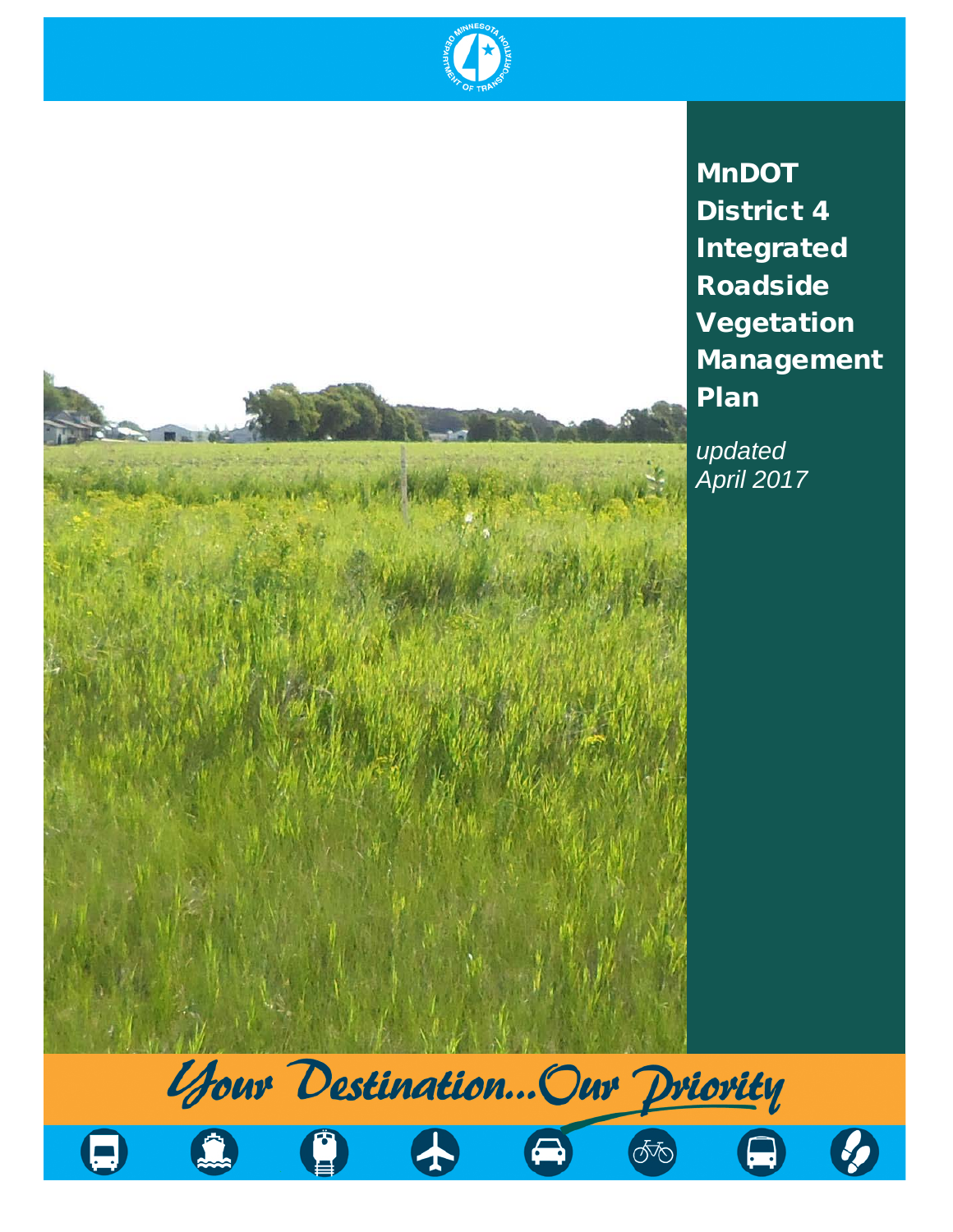## **Table of Contents**

| Attachment B - Mechanical Brush Control/Native Grass Establishment Areas 10 |  |
|-----------------------------------------------------------------------------|--|
|                                                                             |  |
|                                                                             |  |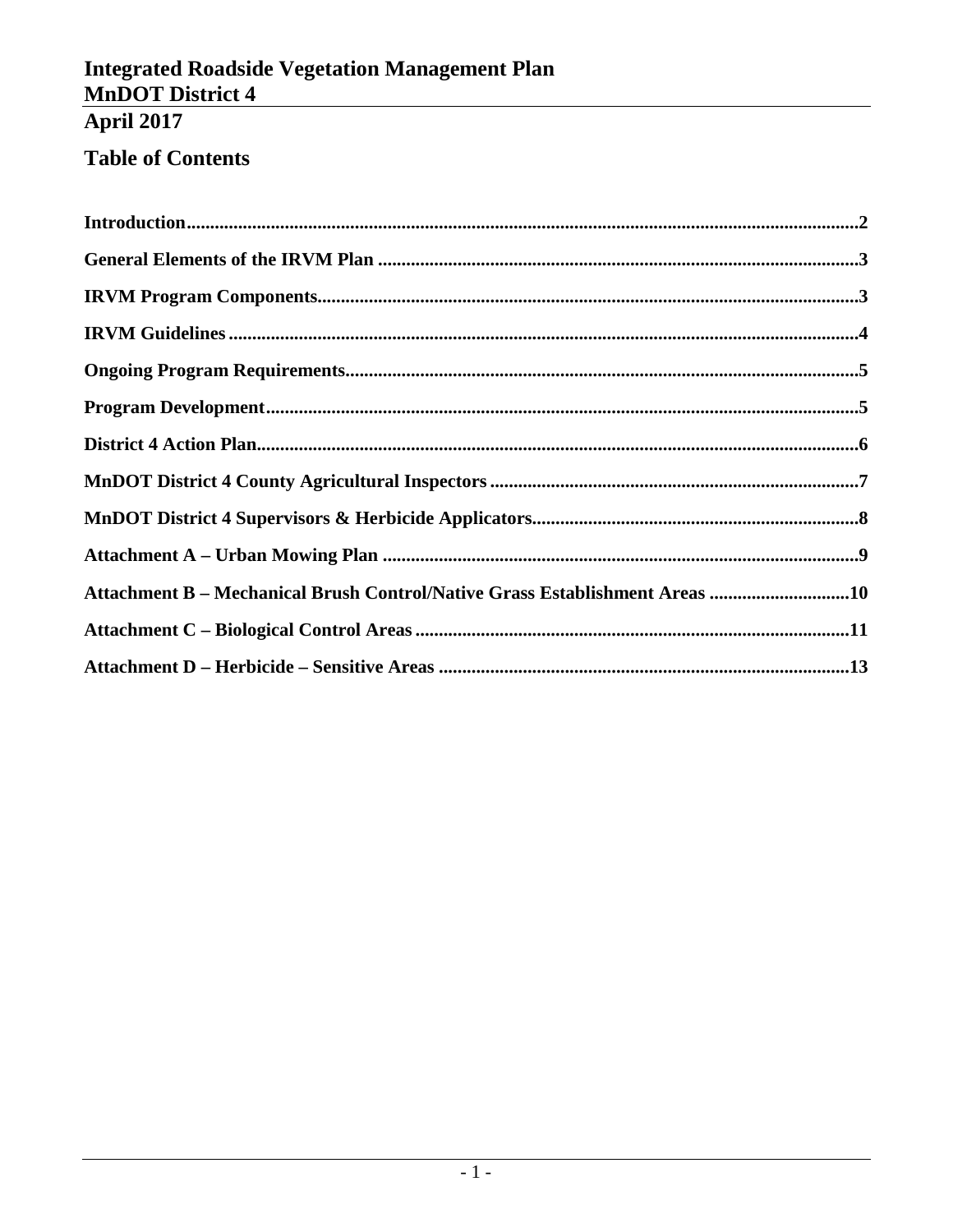#### **April 2017**

### **Introduction**

MnDOT District 4 developed this integrated roadside vegetation management (IRVM) plan as a proactive way to address roadside management and as a response to the following legislation:

Groundwater act of 1989 (Chapter 326, Article 5, Section 18B.063) under **STATE USES OF PESTICIDES AND NUTRIENTS --** *The state shall use integrated pest management techniques in its management of public lands, including roadside rights-of-way, parks, and forests; and shall use planting regimes that minimize the need for pesticides and added nutrients.*

1994 Amendment to the Groundwater Act of 1989 (Chapter 558, Section 26) -- The legislature required the Commissioner of Natural Resources (DNR) to prepare a plan for the optimum use of sustainable agriculture and integrated pest management techniques on land owned by the state. A report entitled "Sustainable Agriculture and Integrated Pest Management Plan for State-Owned Lands" published in March 1996 provides the framework for the development of local plans such as the District 4 effort.

This plan supplements the roadside section of MnDOT's Maintenance Operations Manual and with Sec.137. Minnesota Statutes 2004, section 160.232 is amended to read: *To provide enhanced roadside habitat for nesting birds and other small wildlife------------ (f) When feasible, road authorities are encouraged to utilize low maintenance, native vegetation that reduces the need to mow, provides wildlife habitat, and maintains public safety. (g) The Commissioner of Natural Resources shall cooperate with the Commissioner of Transportation to provide enhanced roadside habitat for nesting birds and other small wildlife.*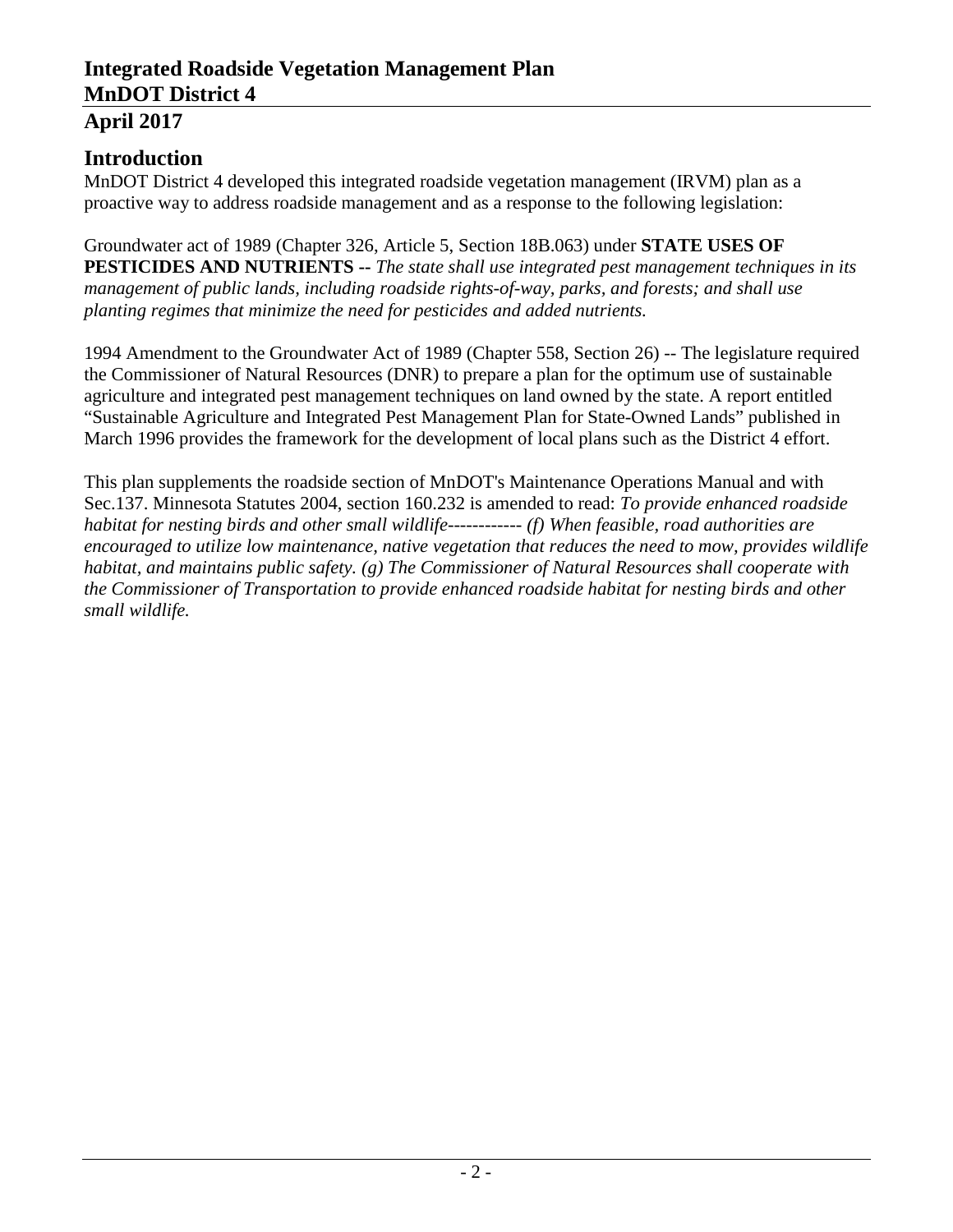### **General Elements of the IRVM Plan**

#### *Mission*

Manage roadsides with environmental stewardship, using economical methods, for public safety and visual quality.

#### *Principles*

- 1. Promote a safe environment for the traveling public, service employees, and wildlife.
- 2. Protect, respect, and encourage the natural, native environment.
- 3. Be receptive and respectful of inputs from other entities.
- 4. Set a respectable example for all who use, benefit, maintain or adjoin the right-of-way.
- 5. Search for and/or develop methods that will reduce operating costs.

#### *Goals*

- 1. Reduce roadside hazards.
- 2. Control state and county listed noxious weeds.
- 3. Reduce mowing.
- 4. Improve the catalog and recordkeeping system.
- 5. Increase and preserve native vegetation.
- 6. Increase public awareness and enhance MnDOT image.

### **IRVM Program Components**

An integrated roadside vegetation management program will be established to manage all roadsides in District 4. Components of the program will include all operations that are normally conducted to maintain roadside vegetation. These include:

- 1. Mowing
- 2. Brush control
- 3. Herbicide application
- 4. Biological control methods
- 5. Planting
- 6. Tree Trimming/cutting
- 7. Mulching
- 8. Erosion control

Each operation will be conducted as though it's an integral part of an overall program. By so doing personnel performing roadside maintenance activities will be aware that there is a program in place and that they are part of an overall program. In addition, customers (public, etc.) will also be informed that there is a program in place with goals.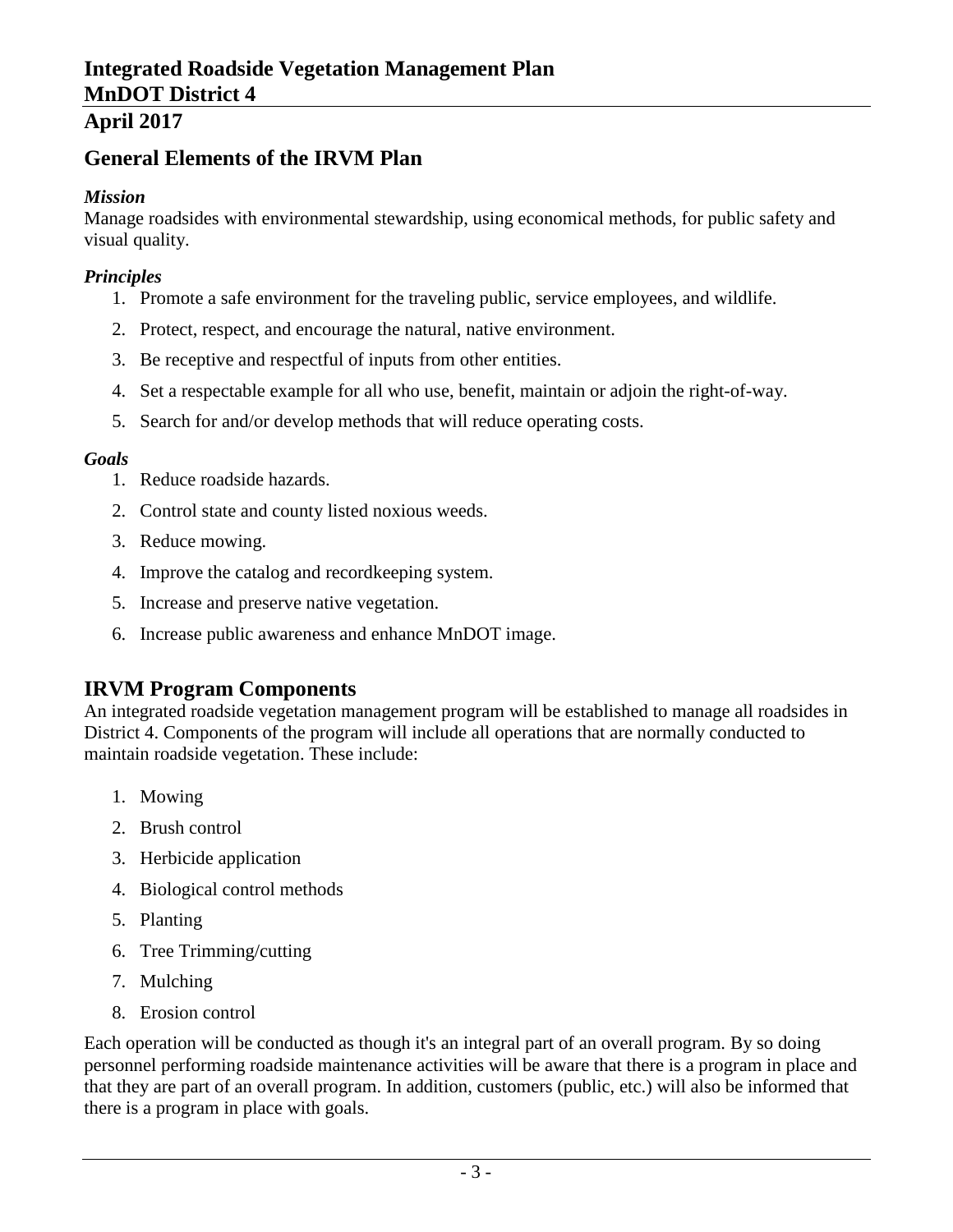### **IRVM Guidelines**

Integrate vegetation management can be used on highly maintained areas such as golf courses to undisturbed prairies. Therefore, IRVM guidelines are warranted. The guidelines are:

#### Figure 1. Roadside Management Zones



- 1. Following a **mowing** effort that allows mature vegetation height where appropriate and also addresses safety and aesthetic issues. Mowing will also be used to control annual weeds and to knock down perennial weeds prior to spraying. Quality not quantity is our goal.
- 2. Using **brush control** where brush needs to be controlled and is higher than 6 feet in height. Brush control should be done in accordance with Figure 1. Allow naturalization of woody plants beyond the ditch line (except where the clear zone goes beyond the ditch line).
- 3. Following a **herbicide application** effort that controls noxious weeds. Unwanted brush less than 6 feet in height may also be sprayed in accordance with Figure 1.
- 4. Working with other agencies on attempting **biological control** of noxious weed and insect pests in selected areas.
- 5. Incorporating a **planting** effort for visual aesthetics, and in places where the turf is sparse and/or in weed infested areas.
- 6. **Trimming and/or cutting** hazard trees (defective trees with a target like people, cars and other property) in rest areas and other roadside areas.
- 7. Appropriate methods of **rodent/insect control** when infestations become a problem.
- 8. **Mulching/fertilizing** specifically in landscape plantings, higher visibility and maintenance areas such as rest areas etc.
- 9. Integrating the use of appropriate types of vegetation by seeding or planting in areas where **erosion control** is needed.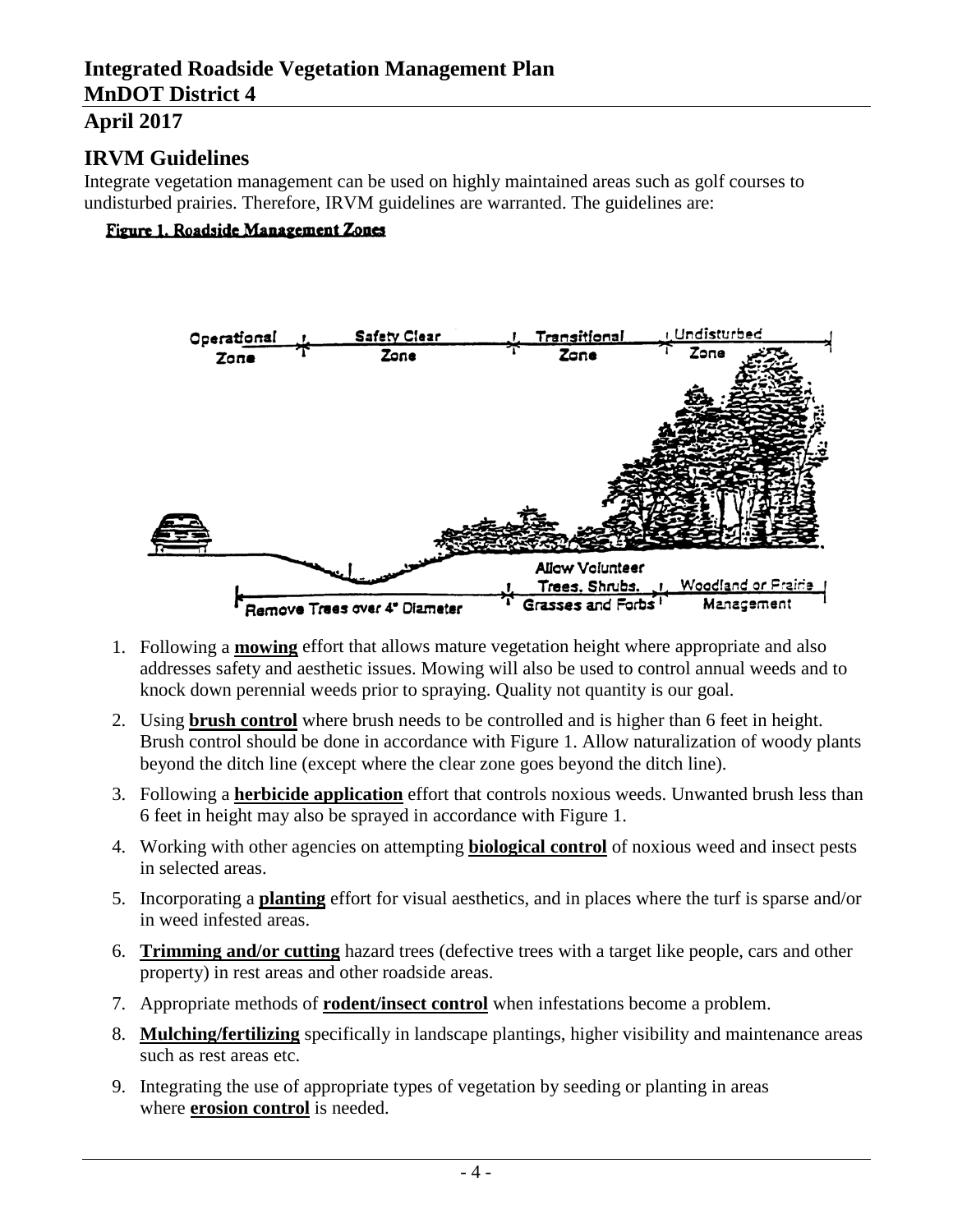### **April 2017**

### **Ongoing Program Requirements**

To conduct a successful program, several ongoing requirements must be met. These are:

- 1. **Budgeting**
- 2. Conducting resource inventories
- 3. Having established lines of authority
- 4. Providing employee training
- 5. Encouraging employee input
- 6. Interacting with technical experts
- 7. Reviewing and determining equipment needs
- 8. Determining how State resources are to be used
- 9. Reviewing and evaluating the program

### **Program Development**

Many, if not all of the requirements for running a successful IRVM program have been initiated and are already in place. However, continuing with consistency is very important. Therefore, yearly goals will be established for each of the requirements above.

Implementing a quality IRVM program requires technical expertise in many aspects of vegetation management, as well as teamwork with regulatory agencies and personnel. The District 4 network includes the following resource personnel:

- Subarea Personnel
- County SWCD Personnel
- USFWS Personnel
- DNR Personnel
- Department of Agriculture
- MnDOT Turf Unit
- MnDOT Forestry Unit

Yearly goals will be established. These goals will be based on a review of previous year's accomplishments. The yearly goals will form the basis for the upcoming season. The goals will be established by early spring.

An annual meeting is held early each spring to discuss the vegetation plan with District 4 Herbicide Applicators. Items discussed are how the weed program went the previous year, what the plan is for the upcoming summer season, MnDOT funding that is available and any new information to share with all parties.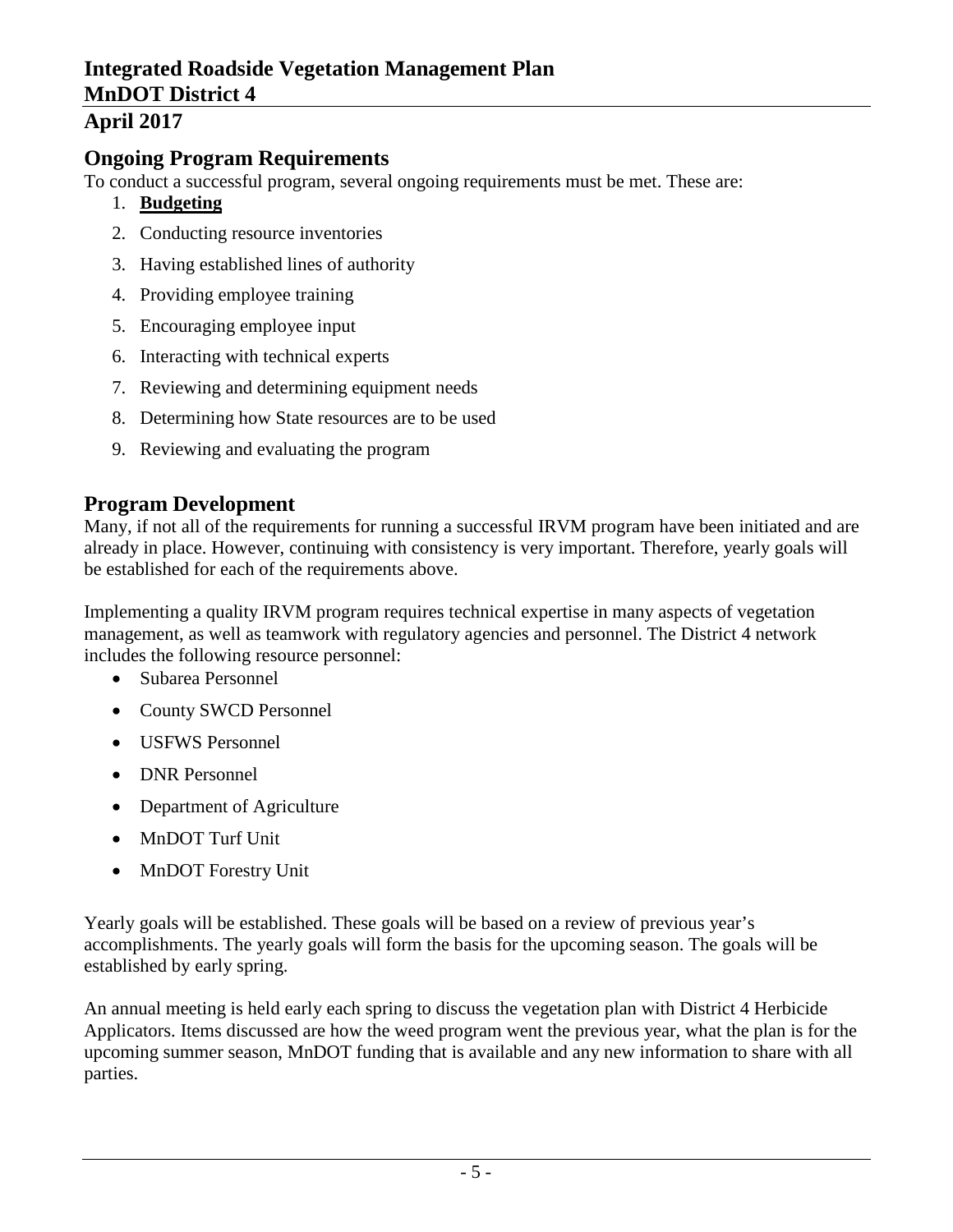### **District 4 Action Plan**

#### *Mowing*

- Begin mowing for safety cut when vegetation height approaches 24 inches.
- Set cutting height so that grass is left at 6 inches after mowing.
- Safety (or top) cut  $=$  one pass.
- Winter cut  $=$  vegetation cut below shoulder P.I., or back slopes with snow problem areas.
- Median cut  $=$  first cut, one pass wide on each side of median.
- Winter median cut  $=$  vegetation cut below shoulder P.I or areas with snow problems.
- Ramp cut  $=$  one pass on each side of each ramp.
- Urban mowing  $=$  mow for appearance within city limits. (See Attachment A for detailed locations; 18-inch maximum vegetation height.)
- Sight corners, passing zones, small brush and clear zone areas shall be mowed if causing or will cause a safety sight-distance problem.

#### *Native grasses*

• Maintain current native grasses.

#### *Brush control*

- When planned, brush encroachment control is permitted by mechanical or chemical means.
- Spray, mow or hand-cut brush less than 6 feet tall.
- Mechanically or manually cut when brush or trees are over 6 feet tall.
- See Attachment B for routes to be mowed and/or sprayed for brush control. Please also note "no spray" areas in Attachment D.

#### *Noxious weed control*

- Spray noxious weeds in early summer and/or late fall; follow up with mowers where spraying was not done and before weeds are mature, then try to follow up mowed out areas with herbicide application in fall as budget allows. Minimum grass cutting height is 12 inches.
- If you plan to spray any areas located in the *White Earth Indian Reservation* call Edward Snetsinger and tell him when and where you plan to spray. Leave message if unavailable: 218-935-2488 (office) or 218-849-2345 (cell).
- Please note "no spray" areas in Attachment D.

#### *Biological control*

- See Attachment C for areas where biological insects have been introduced. **NOTE: THERE SHOULD BE NO MOWING OR SPRAYING OF THESE AREAS.**
- Areas are identified by placing a pink painted lathe where bugs have been introduced.

#### *Hazard trees*

• Remove as directed after identified by a State Forester.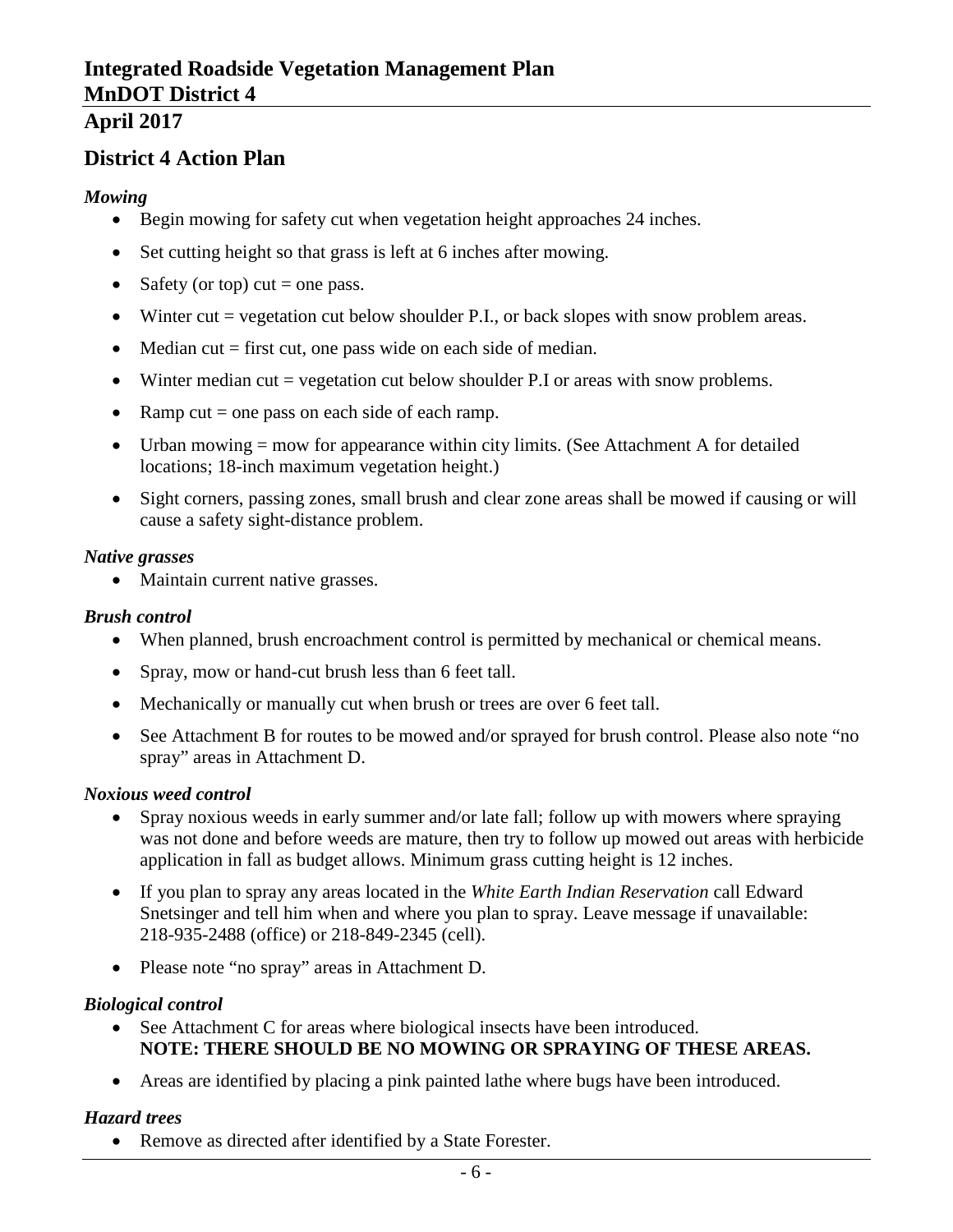## **MnDOT District 4 County Agricultural Inspectors**

| <b>Name</b>                                                                                           | <b>County</b>             | <b>Phone</b>             | <b>Cell</b>  | <b>Email</b>                     |
|-------------------------------------------------------------------------------------------------------|---------------------------|--------------------------|--------------|----------------------------------|
| Marsha Watland<br>SWCD, 809 8th St. SE<br>Detroit Lakes, MN 56501                                     | Becker                    | 218-846-7360             |              | mjwatla@co.becker.mn.us          |
| <b>Harold Nelson</b><br>123 County Road 6<br>Clinton, MN 56225                                        | <b>Big Stone</b>          | 320-325-5100             |              |                                  |
| Kevin Kassenborg<br>Clay County SWCD<br>1615 30th Ave. S<br>Moorhead, MN 56560                        | Clay                      | 218-287-2255             |              | kevin.kassenborg@mn.nacdnet.net  |
| <b>Tom Anderson</b><br>526 Willow Drive<br>P.O. Box 398<br>Alexandria, MN 56308                       | Douglas                   | 320-762-2999             | 320-808-1110 | toma@co.douglas.mn.us            |
| Greg Lillemon<br><b>Grant County Courthouse</b><br>P.O. Box 1007<br>Elbow Lake, MN 56531              | Grant                     | 218-685-8225             |              | greg.lillemon@co.grant.mn.us     |
| Kevin Andring<br>P.O. Box 379<br>Mahnomen, MN 56557                                                   | Mahnomen                  | 218-930-0411             |              | kevin.andring2@co.mahnomen.mn.us |
| <b>Brad Mergens</b><br><b>West Otter Tail SWCD</b><br>506 Western Ave. N<br>Fergus Falls, MN 56537    | Otter Tail<br>West        | 218-770-1919             |              | brad.mergens@mn.nacdnet.net      |
| Darren Newville<br><b>East Otter Tail SWCD</b><br>801 Jenny Ave SW #2<br>Perham, MN 56573             | <b>Otter Tail</b><br>East | 218-346-4260             |              | darren.newville@mn.nacdnet.net   |
| <b>Barry Bouwman</b><br>24908 County Road 29<br>Glenwood, MN 56334                                    | Pope                      | 320-634-7793             |              | barry.bouwman@co.pope.mn.us      |
| <b>Matt Solemsaas</b><br><b>Stevens County SWCD</b><br>12 Highway 28 E<br>Suite 2<br>Morris, MN 56267 | <b>Stevens</b>            | 320-589-4886<br>Ext. 112 |              | matt.solemsaas@stevensswcd.org   |
| Tom Orr<br><b>Swift County SWCD</b><br>1430 Utah Ave.<br>Benson, MN 56215                             | Swift                     | 320-842-7201<br>Ext. 113 |              | thomas.orr@mn.nacdnet.net        |
| John Fridgen<br>6609 700th St.<br>Wheaton, MN 56296                                                   | Traverse                  | 320-563-4544             | 500-251-4856 | traverseag03@yahoo.com           |
| Wayne Krump<br>1977 150 <sup>th</sup> Ave.<br>Kent, MN 56553                                          | Wilkin                    | 701-403-9431             |              | krump@rrt.net                    |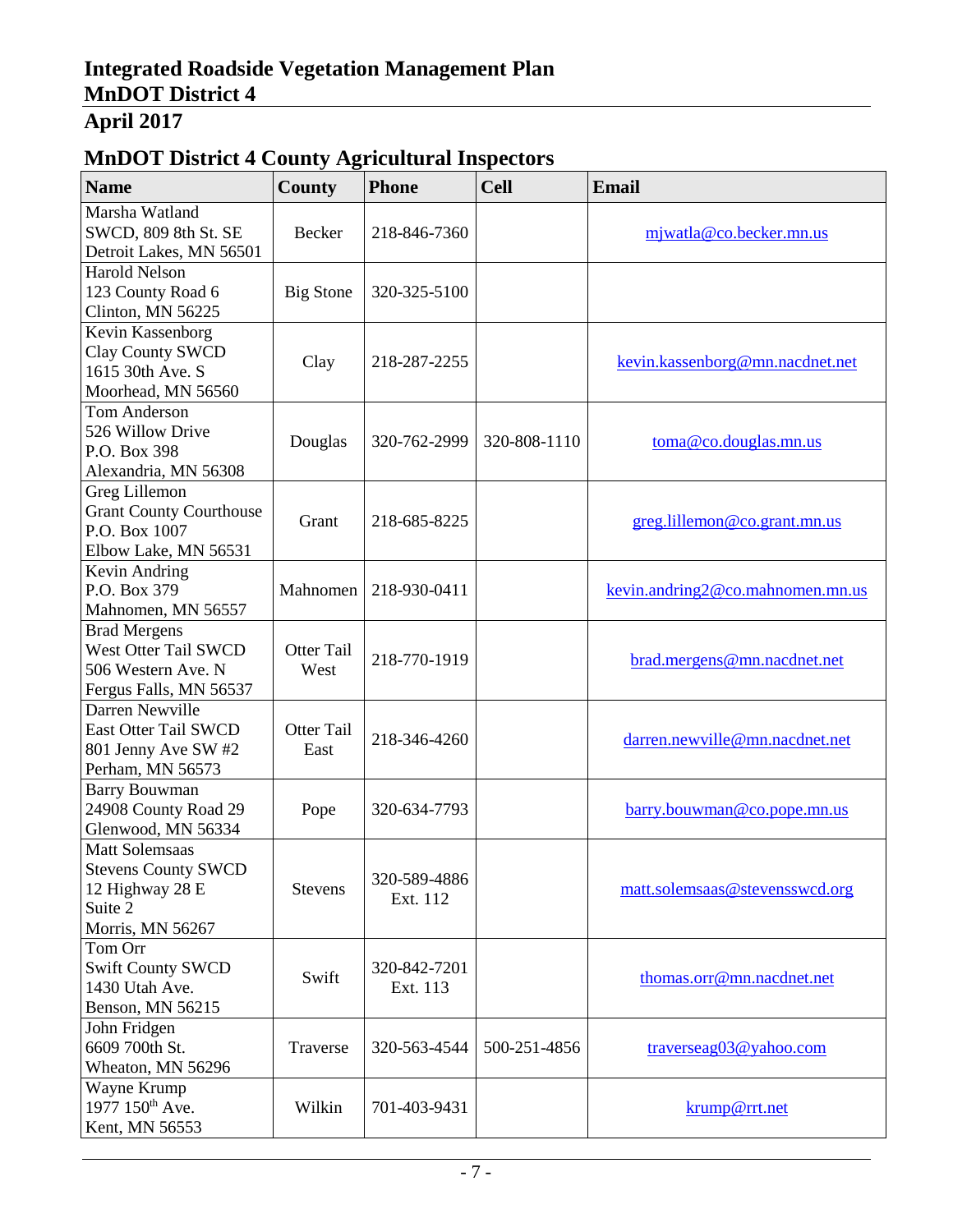# **Name Subarea/T.S. Phone Cell Email** *Subarea Supervisors* Lonnie Hoffman Alexandria 320-335-6240 320-760-0506 [Lonnie.Hoffman@state.mn.us](mailto:Lonnie.Hoffman@state.mn.us) Darrick Rust Morris 1 320-208-7021 218-849-8407 [Darrick.Rust@state.mn.us](mailto:Darrick.Rust@state.mn.us) Brent Holland Fergus Falls 218-332-5640 320-760-1411 Brent.Holland @state.mn.us Al Milbradt Moorhead 218-304-3030 218-849-1929 Allen.Milbradt @state.mn.us Shawn King Detroit Lakes 218-846-7979 218-850-1269 [Shawn.King@state.mn.us](mailto:Shawn.King@state.mn.us) Jarid Norgren Wheaton 320-567-8310 218-396-0550 [Jarid.Norgen@state.mn.us](mailto:jarid.norgren@state.mn.us) *Herbicide Applicators* Paul Bakken Barnesville 218-354-2408 [Paul.Bakken@state.mn.us](mailto:Paul.Bakken@state.mn.us) Rosanne Hoffman Benson 320-843-3682 [Rosanne.Hoffman@state.mn.us](mailto:Rosanne.Hoffman@state.mn.us) Nick Persing Wheaton 320-563-8310 [Nicholas.Persing@state.mn.us](mailto:Nicholas.Persing@state.mn.us) Dennis Fagerstrom Fergus Falls 218-739-7230 [Dennis.Fagerstrom@state.mn.us](mailto:Dennis.Fagerstrom@state.mn.us) Don White Perham 218-346-7135 Donald.White @state.mn.us Keith Bergren Hawley 218-483-3202 | [Keith.Bergren@state.mn.us](mailto:Keith.Bergren@state.mn.us) Dan Rinehart Vheaton 320-563-8310 Dan.Rinehart @state.mn.us Chad Tischer Breckenridge 218-643-4622 chad.tischer@state.mn.us Justin Swiers **Detroit Lakes** 218-846-7954 218-849-5480 Justin.Swiers@state.mn.us

### **MnDOT District 4 Supervisors & Herbicide Applicators**

## *Maintenance Operations Superintendent*

|  | Joe Stegmaier | Detroit Lakes | 218-846-7943 218-849-7465 |  | Joseph. Steemaier@state.mn.us |
|--|---------------|---------------|---------------------------|--|-------------------------------|
|--|---------------|---------------|---------------------------|--|-------------------------------|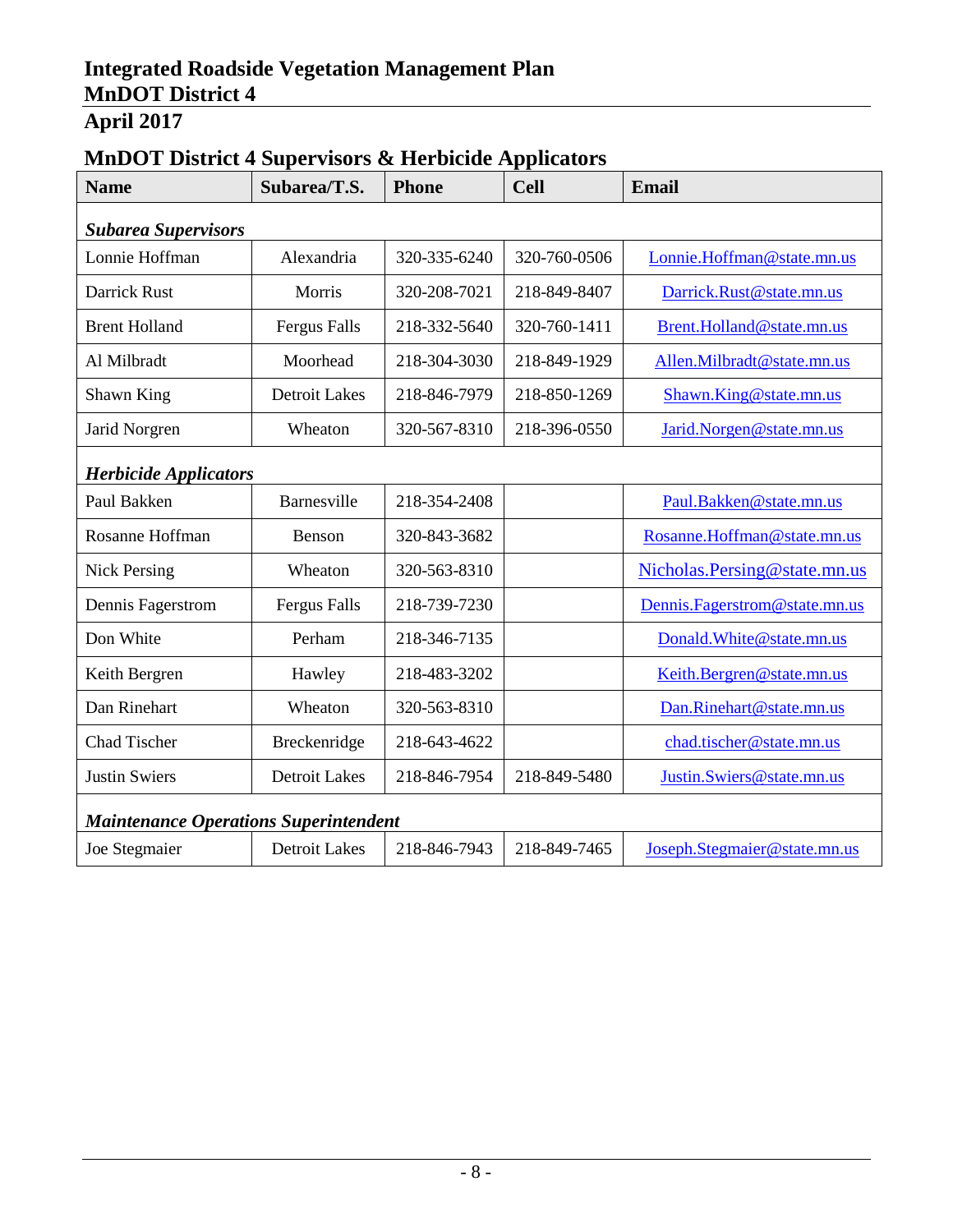|                      | rturchhnent i r<br>croan mowing plan by focation |           |           |                                  |                                                                                                                       |  |
|----------------------|--------------------------------------------------|-----------|-----------|----------------------------------|-----------------------------------------------------------------------------------------------------------------------|--|
| <b>Subarea</b>       | <b>TH</b>                                        | <b>MP</b> | <b>MP</b> | <b>City/Location Description</b> |                                                                                                                       |  |
| Alexandria           | <b>MN29</b>                                      | 75.1      | 79.2      | Alexandria<br>expressway         | Mow R/W to R/W                                                                                                        |  |
| Alexandria           | <b>MN29</b>                                      | 80.7      | 81.37     | Alexandria                       | Mow islands, sight corners, pedestrian walkways                                                                       |  |
| Alexandria           | <b>MN28</b>                                      | 76.8      | 76.9      | Glenwood                         | Mow out around landscape planting                                                                                     |  |
| Alexandria           | <b>MN28</b>                                      | 77.3      | 77.4      | Glenwood                         | One pass around ramps at interchange quads                                                                            |  |
|                      |                                                  |           |           |                                  |                                                                                                                       |  |
| Moorhead             | <b>I94</b>                                       | 0.0       | 3.4       | Moorhead                         | Mow R/W to R/W                                                                                                        |  |
| Moorhead             | <b>US10</b>                                      | 2.3       | 4.2       | Dilworth                         | Mow R/W from 34 <sup>th</sup> St. to 12 St. NE in Dilworth                                                            |  |
| Wheaton              | <b>US75</b>                                      | 206.5     |           | 206.9 Breckenridge               | Mow two cuts per side                                                                                                 |  |
| Moorhead             | <b>US75</b>                                      | 245.4     | 247.4     | Moorhead                         | Mow two cuts per side from 40 <sup>th</sup> Ave. S to CSAH 12                                                         |  |
| Moorhead             | <b>US75</b>                                      | 248.3     |           | Moorhead                         | Diverging Diamond                                                                                                     |  |
| Moorhead             | <b>US75</b>                                      | 251.4     | 252.4     | Moorhead                         | Mow (city of Moorhead usually mows this area)                                                                         |  |
| Moorhead             | <b>US75</b>                                      | 252.4     |           | 253.4 Moorhead                   | Mow two cuts per side from 15 <sup>th</sup> Ave. N to CSAH 18                                                         |  |
| Moorhead             | <b>MN34</b>                                      | 0.0       | 1.2       | Barnesville                      | Mow two cuts per side                                                                                                 |  |
|                      |                                                  |           |           |                                  |                                                                                                                       |  |
| <b>Detroit Lakes</b> | <b>US10</b>                                      | 43        | 44.6      | <b>Detroit Lakes</b>             | Mow out median and top two cuts from first crossover<br>west of Wal-Mart to Summit Ave.                               |  |
| <b>Detroit Lakes</b> | <b>US10</b>                                      | 47.3      | 48.9      | <b>Detroit Lakes</b>             | Mow out median and top two cuts from CSAH 54 to<br>250 feet east of East Shore/South Shore Drive (first<br>crossover) |  |
| <b>Detroit Lakes</b> | <b>US59</b>                                      | 262.8     |           | 265.8 Detroit Lakes              | Mow top two cuts from Willow Street to Brolin Beach<br>Road                                                           |  |
| <b>Detroit Lakes</b> | <b>MN34</b>                                      | 35.5      | 35.7      | <b>Detroit Lakes</b>             | R/W to R/W from TH 59 to Elm St. (650 feet east of<br>TH 59)                                                          |  |
| <b>Detroit Lakes</b> | <b>MN34</b>                                      | 36.5      | 37.0      | <b>Detroit Lakes</b>             | Mow out between TH 34 and north service road and<br>top two on south side from Barbara Ave. to CSAH 141               |  |

## **Attachment A – Urban mowing plan by location**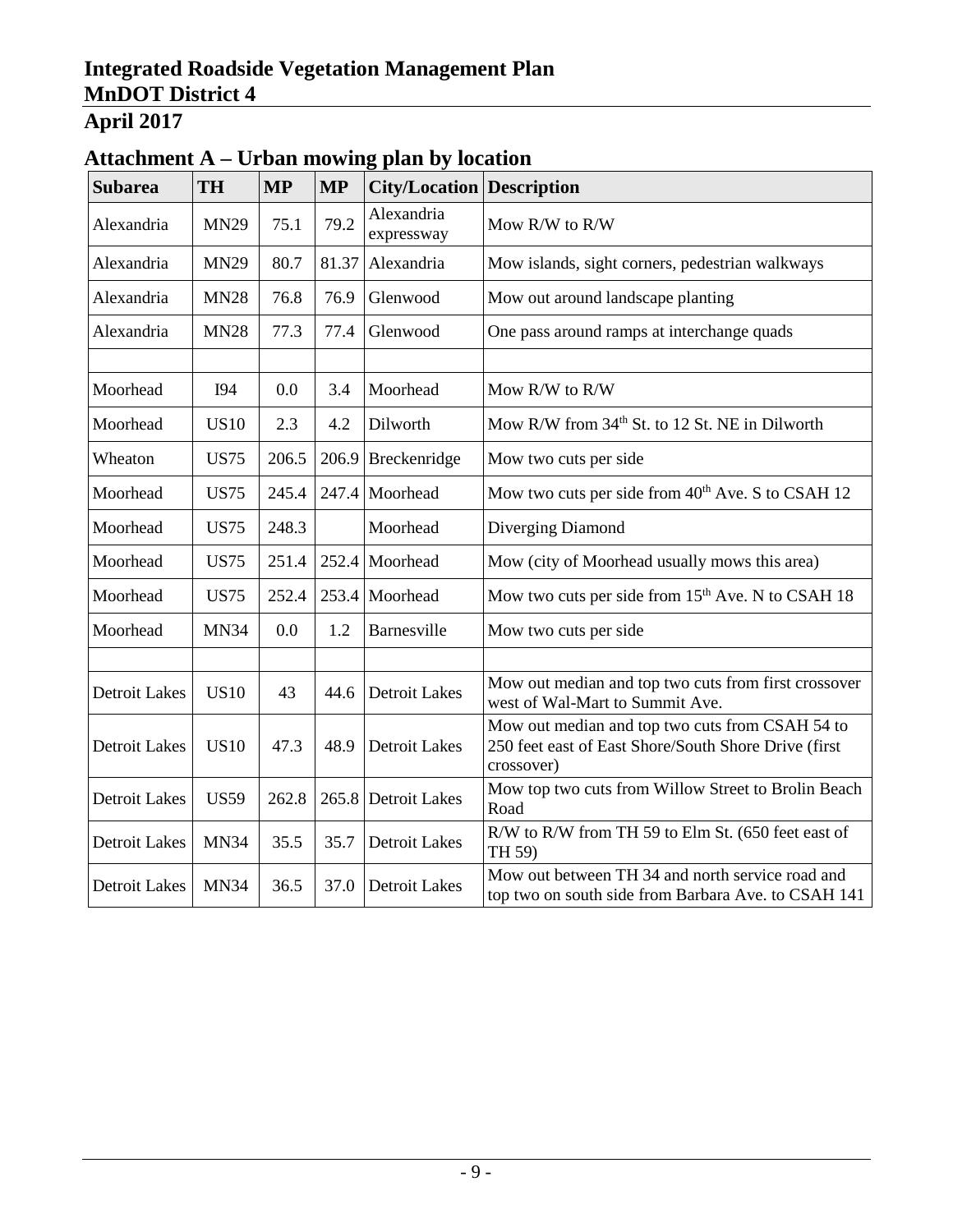## **April 2017**

## **Attachment B – Mechanical Brush Control**

#### *Brush control areas*

| <b>TH</b>            | <b>MP</b>        | <b>MP</b> | <b>Location</b> | <b>Remarks</b> |
|----------------------|------------------|-----------|-----------------|----------------|
| Alexandria           |                  |           |                 |                |
| <b>MN 27</b>         | 58.29            | 76.78     |                 | Mow for Brush  |
| <b>MN 55</b>         | 31.21            | 45.7      |                 | Mow for Brush  |
| <b>Detroit Lakes</b> |                  |           |                 |                |
| <b>MN 34</b>         | 38               | 65        |                 | Mow for Brush  |
| <b>MN 87</b>         | 5                | 34        |                 | Mow for Brush  |
| <b>MN 113</b>        | 15               | 55        |                 | Mow for Brush  |
| <b>Fergus Falls</b>  |                  |           |                 |                |
| I 94                 | 51               | 71        |                 | Mow for Brush  |
| <b>MN 210</b>        | 26               | 45        |                 | Mow for Brush  |
| Moorhead             |                  |           |                 |                |
| <b>MN 108</b>        | $\overline{0}$   | 30        |                 | Mow for Brush  |
| <b>MN 34</b>         | $\boldsymbol{0}$ | 18.8      |                 | Mow for Brush  |
| Morris               |                  |           |                 |                |
| <b>MN 55</b>         | 47               | 68        |                 | Mow for Brush  |
| <b>MN 104</b>        | 15               | 38        |                 | Mow for Brush  |
| Wheaton              |                  |           |                 |                |
| <b>MN 27</b>         | $\overline{0}$   | 24        |                 | Mow for Brush  |
| MN <sub>9</sub>      | 119.82           | 146.59    |                 | Mow for Brush  |

#### *Mowing for native grass establishment*

*(ROW or new construction)*

*NOTE: District 4 does not have any current plans to mow for native grass establishment (March 2017).*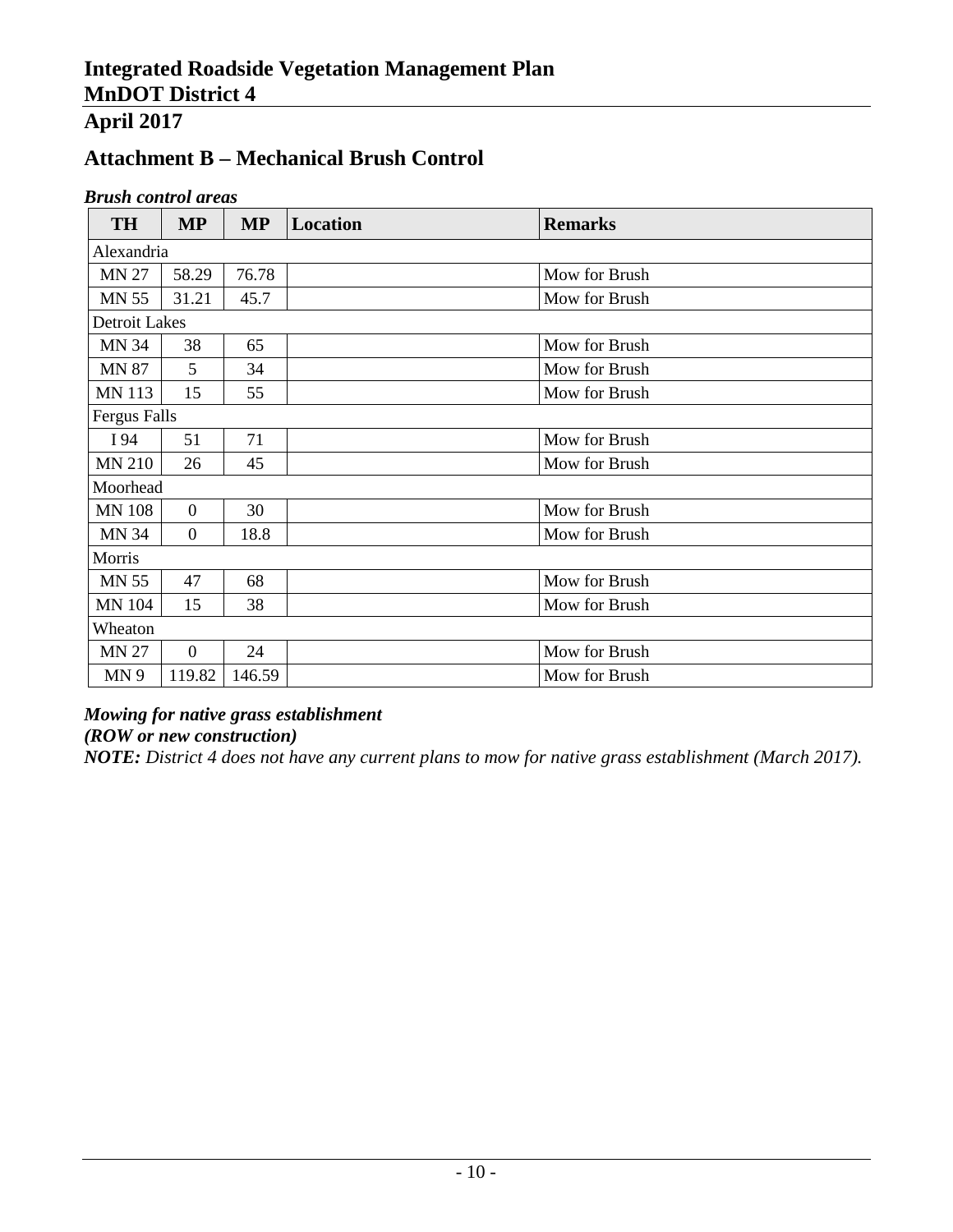# **Attachment C – Biological Control**

| <b>Intro</b><br>Year | <b>TH</b>   | <b>MP</b> | <b>MP</b> | <b>Location</b>     | <b>Remarks</b>                                                          |
|----------------------|-------------|-----------|-----------|---------------------|-------------------------------------------------------------------------|
|                      | <b>I94</b>  | 50.9      | 51.4      | Median & west side  | Trees & river area; spurge still present 2012                           |
| 2012                 | <b>I94</b>  | 60.7      |           | Median              | 2,500 released                                                          |
|                      | <b>I94</b>  | 60.9      |           | WB, east side       | Trees & residential area; spurge still present 2012                     |
|                      | <b>I94</b>  | 61.3      |           | WB, right side      | Trees & creek area; spurge still present 2012                           |
| 2012                 | <b>I94</b>  | 61.3      |           | Median              | 2,000 released                                                          |
|                      | <b>I94</b>  | 72        | 76.6      |                     | Spurge still present 2012                                               |
|                      | <b>I94</b>  | 84.2      |           |                     | Spurge still present 2012                                               |
|                      | <b>I94</b>  | 87.1      | 90.4      |                     | Spurge still present 2012                                               |
| 2012                 | <b>I94</b>  | 91.2      |           | Brandon interchange | 2,000 released; NE quad between WB & exit ramp                          |
|                      | <b>I94</b>  | 96.2      |           |                     | Spurge still present 2012                                               |
|                      | <b>I94</b>  | 97.6      | 98.3      |                     | Spurge still present 2012                                               |
| 2010                 | <b>I94</b>  | 98.327    |           | LT                  | 2,000 released in 2010; spurge still present 2012                       |
|                      | <b>I94</b>  | 103.1     | 104       |                     |                                                                         |
| 2012                 | <b>I94</b>  | 108.25    |           | WB at CR 17 bridge  | 500 released                                                            |
|                      | <b>I94</b>  | 109.6     | 113       |                     |                                                                         |
| 2010                 | MN7         | 14.691    |           | East side           | 2,000 released in 2010; no spurge or beetles 2012                       |
| 2010                 | MN7         | 16.484    |           | East side           | 2,000 released in 2010; no spurge or beetles 2012                       |
| 2010                 | MN9         | 33.943    |           | LT                  | 2,000 released                                                          |
| 2010                 | MN9         | 34.014    |           | <b>RT</b>           | 2,000 released                                                          |
| 2002                 | MN9         | 155       | 155.5     | Downer area         |                                                                         |
| 2002                 | <b>US10</b> | 31        |           | Median              |                                                                         |
| 2002                 | <b>US10</b> | 31.8      |           | WB, north side      |                                                                         |
| 2002                 | <b>US10</b> | 32        |           | South side          |                                                                         |
| 2002                 | <b>US10</b> | 33        |           | WB, north side      | Near Lake Park                                                          |
| 2012                 | <b>US10</b> | 57        | 57.3      | <b>WB</b>           | 2,000 released                                                          |
| 2012                 | <b>US10</b> | 57.2      |           | EB                  | 1,000 released                                                          |
| 2002                 | <b>US10</b> | 70        |           | Median              | East of Perham                                                          |
| 2002                 | <b>MN27</b> | 61.4      |           | East side           |                                                                         |
| 2010                 | <b>MN27</b> | 61.9      |           | <b>LT</b>           | 2,000 released                                                          |
| 2002                 | <b>MN27</b> | 63.8      |           | East side           |                                                                         |
| 2012                 | MN27        | 64        |           | North side          | 500 released                                                            |
| 2002                 | MN27        | 65.8      |           | East side           |                                                                         |
| 2002                 | <b>MN27</b> | 68.6      |           | West side           | Douglas County                                                          |
| 2010                 | <b>MN28</b> | 20.803    |           | South side          | 2,000 released in 2010; small amount of spurge,<br>beetles present 2012 |
| 2010                 | <b>MN29</b> | 49.751    |           | <b>RT</b>           | 2,000 released                                                          |
| 2012                 | <b>MN55</b> | 54.71     |           | North side          | 500 released                                                            |
| 2010                 | <b>MN55</b> | 62.473    |           | <b>LT</b>           | 2,000 released                                                          |

#### *Leafy spurge beetle release areas (known)*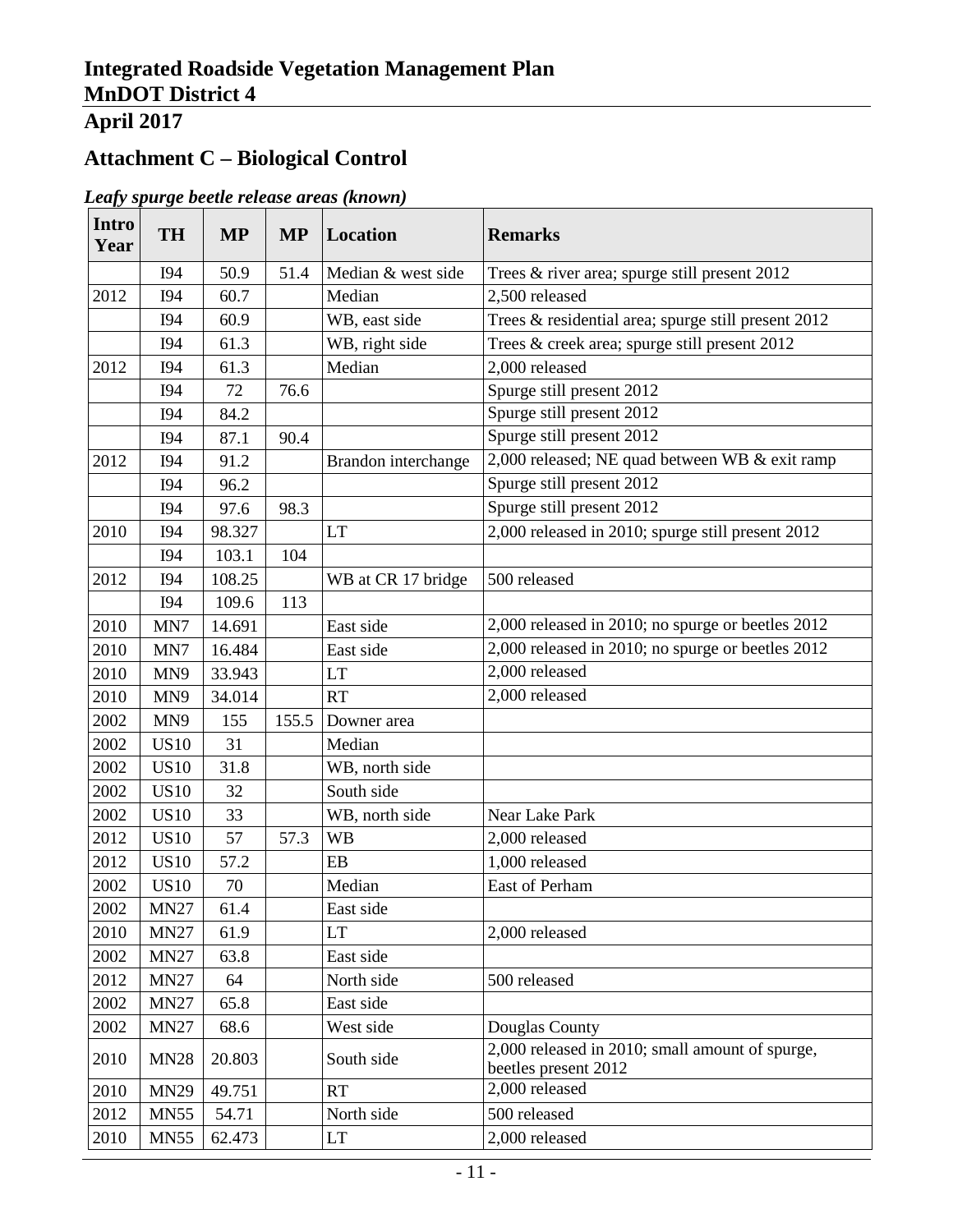## **April 2017**

| <b>Intro</b><br>Year | <b>TH</b>    | <b>MP</b> | <b>MP</b> | Location             | <b>Remarks</b>                              |
|----------------------|--------------|-----------|-----------|----------------------|---------------------------------------------|
|                      | <b>US59</b>  | 211.5     | 212       | West side            | Farmstead and field; mowed out 2012         |
| 2012                 | <b>US59</b>  | 244.3     |           | East side            | 2,000 released                              |
| 2002                 | <b>US59</b>  | 245.2     | 245.5     | West side            | Jct 460 <sup>th</sup> St.                   |
| 2002                 | <b>US59</b>  | 248.3     |           | West side            | Dunvilla hill                               |
| 2002                 | <b>US59</b>  | 266       | 267.2     | Both sides           | North of Detroit Lakes (Johanson Implement) |
| 2012                 | <b>MN108</b> | 12.8      |           | South side           | 2,000 released                              |
| 2002                 | <b>MN210</b> | 33.3      |           | Wall Lake north side | Steep banks; spurge still present 2012      |

*Spotted knapweed weevil locations*

| <b>Intro</b><br>Year | <b>TH</b>    | <b>MP</b> | <b>MP</b> | <b>Location</b>                            | <b>Remarks</b>                                  |
|----------------------|--------------|-----------|-----------|--------------------------------------------|-------------------------------------------------|
|                      | <b>MN78</b>  | 41.1      |           | Between Rush & Buchanan<br>lakes           | Rush, T 135N, R 39W                             |
|                      | I94          | 59.2      |           | Behind guardrail                           | Buse, T 132N, R 43W                             |
|                      | <b>MN210</b> | 43.6      |           |                                            | Clitherall, T 132N, Ran 40W; still present 2012 |
|                      | <b>MN210</b> | 48.6      |           |                                            | Still present 2012                              |
| 2012                 | <b>MN34</b>  | 64.97     |           | Southwest corner of TH 225<br>intersection | 40 root weevils released in September           |